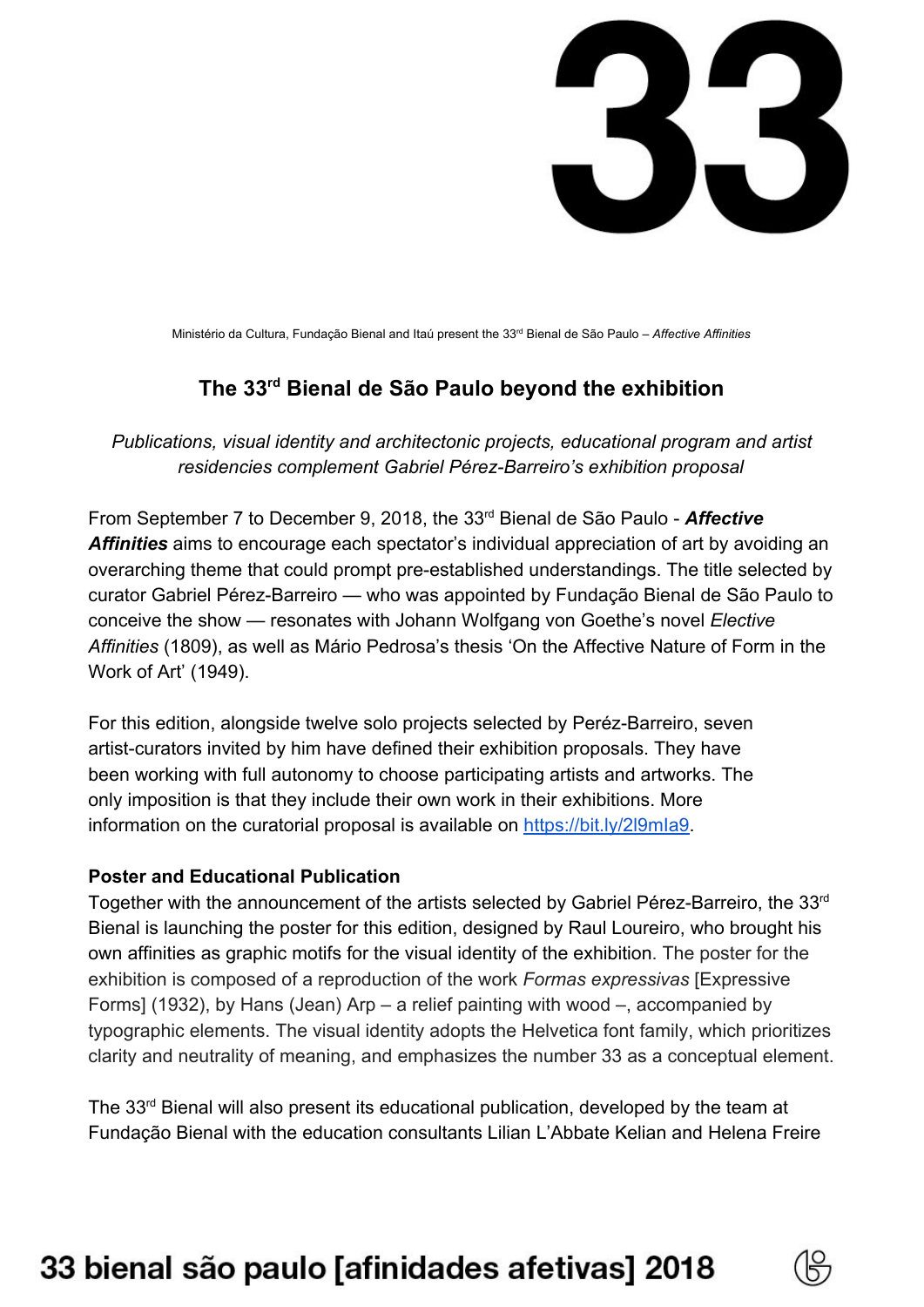

Weffort. Under the title *Convite à atenção* [Invitation to Attention], the publication addresses the issue of attention by proposing various exercises, which can be done individually or in groups. In an effort to counteract the distractions caused by the immense volume of information and images with which we are bombarded daily, these exercises were created as an invitation to be attentive to the experience of art. The publication, with new collages by the artist-curator Antonio Ballester Moreno, proposes a set of experiences whose use is not restricted to the 33<sup>rd</sup> Bienal, but, rather, applicable to many works and contexts.

#### **Exhibition design**

The autonomy principle of the project is extended to the exhibition design, which varies in each exhibition. However, they share a common concern: to create an experience that shapes visitors' expectations when they step into the Bienal Pavilion. The exhibition design, conceived by architect Alvaro Razuk, includes the creation of open areas for taking a rest or reflecting on the different exhibition proposals. This was in line with Pérez-Barreiro's overall vision of creating spaces that favour slowing-down, observing and sharing experiences.

#### **Publications**

The editorial project of the 33<sup>rd</sup> Bienal de São Paulo works as a platform that expands the artists' contributions by allowing them to explore the artist book format as a complement to the exhibition. The catalogue brings together a collection of 19 publications, including brochures and posters, developed in collaboration with the Fundação Bienal team, under the editorial consultancy of Fabiana Werneck.

Due to be launched in the first weeks of September, an additional publication will showcase photographic records of the exhibition, a visual essay by photographer Mauro Restiffe, as well as texts and interviews. In this volume, the artist-curators will comment on the development of their choices for the show and how their own works respond to the proposal.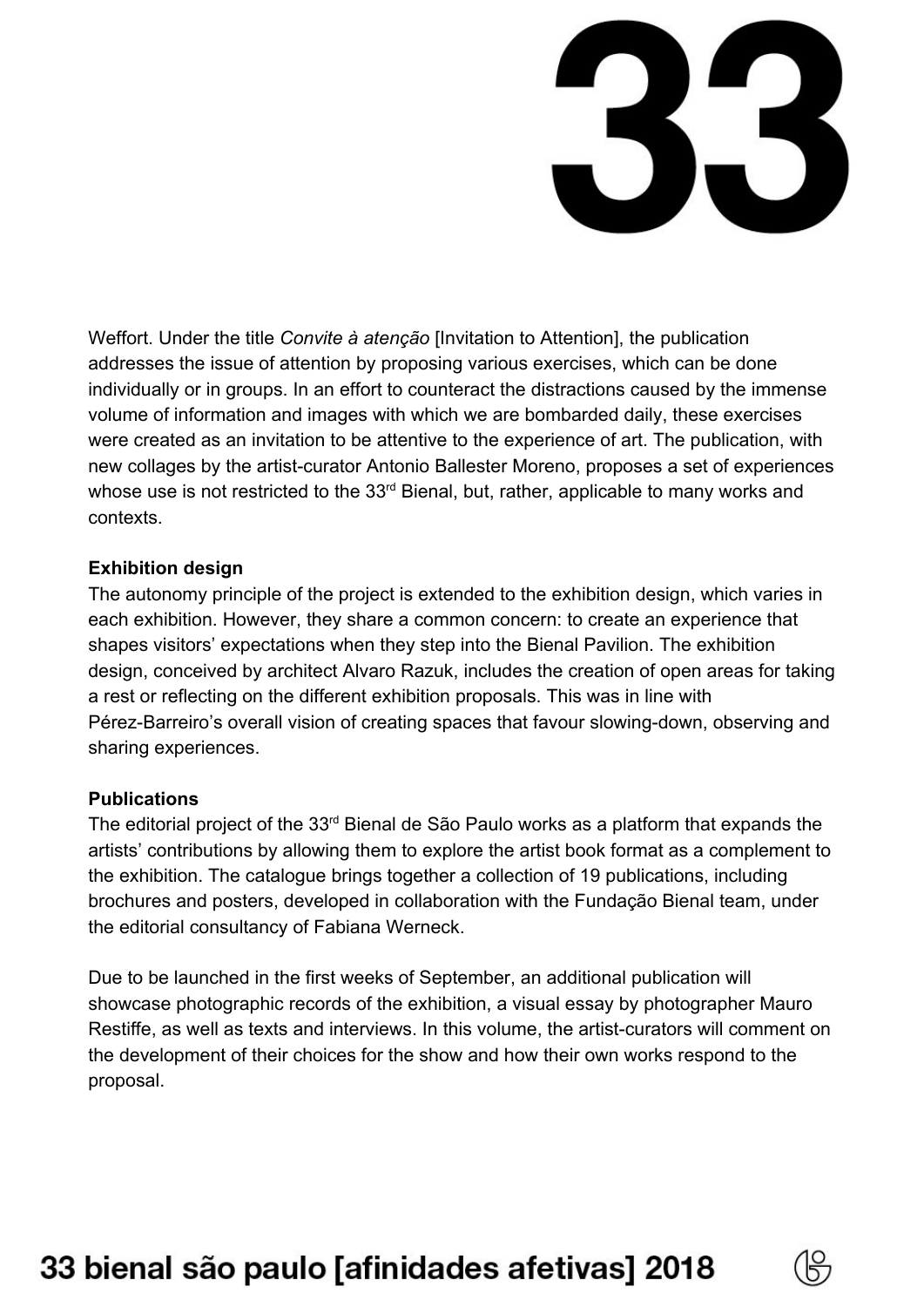

#### **Artist residencies**

Through a partnership with FAAP's Artist Residency Programme – ongoing since the  $27<sup>th</sup>$ Bienal de São Paulo (2016) and reviewed at each edition of the show – five artists will be in residency in São Paulo to develop their projects for this edition of the Bienal: Lhola Amira (South Africa, 1984), Luiza Crosman (Brazil, 1987), Mame-Diarra Niang (France, 1982), Tal Isaac Hadad (France, 1976) and Tamar Guimarães (Brazil, 1967).

#### **Professional and press accreditation**

The accreditation of professionals and press is open via the Fundação Bienal de São Paulo website.

**Press Preview:** September 4, 2018 **Preview for the press, art professionals and guests:** September 5 and 6, 2018

**Press accreditation and images for download:** bienal.org.br/press33 **Professional accreditation:** bienal.org.br/accreditation

### **The Foundation behind the 33 rd Bienal de São Paulo**

The proposal presented by Gabriel Pérez-Barreiro and selected by Fundação Bienal for the 33<sup>rd</sup> edition of the exhibition resonates not only with the institution's vocation but also in the challenge of staying contemporary in the  $21<sup>st</sup>$  century. By questioning established models and rethinking the way large-scale art exhibitions are conducted, the project is aligned with the daily work of the Fundação Bienal of constantly looking for the new without losing sight of its six decades of history.

"In addition to his extensive knowledge of Latin American art, Gabriel Pérez-Barreiro has shown from the start a desire to experiment with new formats and concentrate his efforts on the public's relationship with art. His thoroughness combined with a capacity for experimentation are worthy of our enthusiasm," said João Carlos de Figueiredo Ferraz, president of the institution.

With the development of the 33<sup>rd</sup> edition in full swing, Fundação Bienal is also working with museums and cultural institutions in order to expand the reach of its actions. In addition,

# 33 bienal são paulo [afinidades afetivas] 2018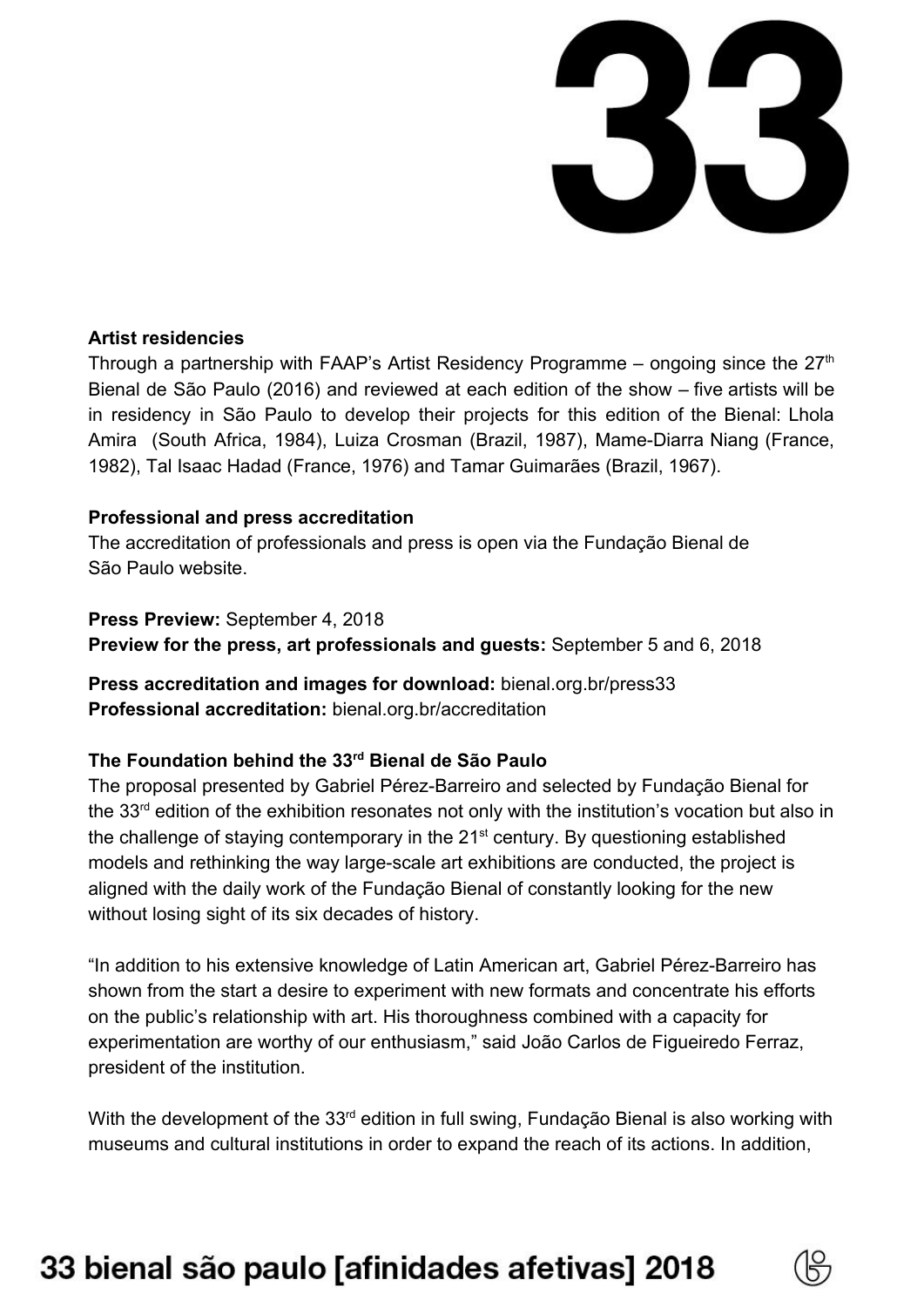

the Bienal possesses an archive of over one million documents, which makes it one of the most important collections on the history of modern and contemporary art of Latin America. Since 2015, Fundação Bienal has been making systematic investments in document handling: identification and reorganization of the materials into collections, cleaning, classifying and cataloging, research and revision of data and development of a database for the management and dissemination of the collections.

## **33 rd Bienal de São Paulo –** *Affective Affinities*

from September 7 to December 9, 2018 Ciccillo Matarazzo Pavilion, Ibirapuera Park [www.bienal.org.br](http://www.bienal.org.br/)

#### **Press inquiries Pickles PR**

Júlia Frate Bolliger [julia@picklespr.com](mailto:julia@picklespr.com) / Tel.: +49 (0) 176 25155891 Cecilia Vilela [cecilia@picklespr.com](mailto:cecilia@picklespr.com) / Tel.: +44 (0) 7449 872799